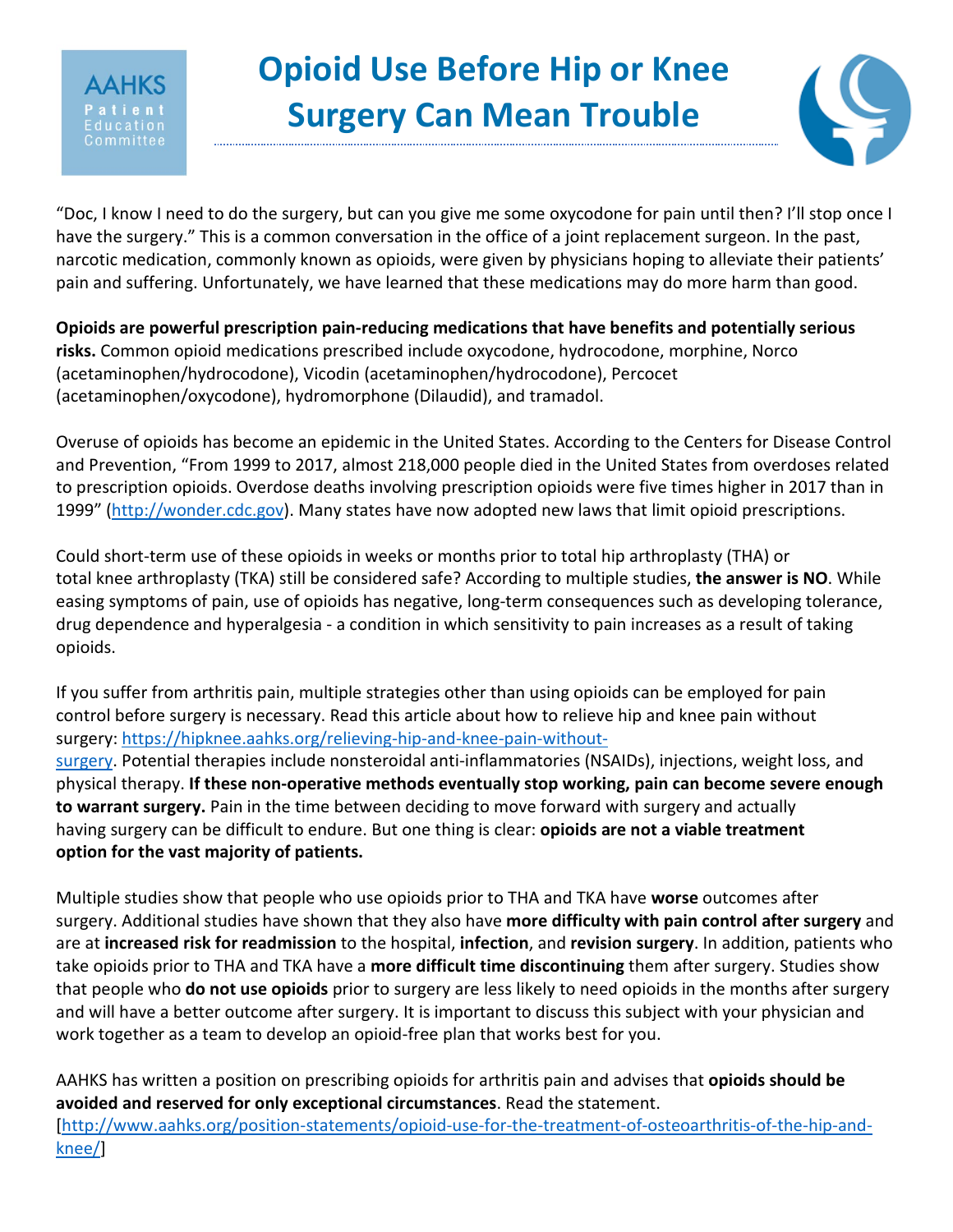



## References

The articles reviewed below discuss in more detail the effects of opioid usage prior to THA and TKA.

**Preoperative Opiate Use Independently Predicts Narcotic Consumption and Complications after Total Joint Arthroplasty.**

**Authors: Joshua C. Rozell, MD, Paul M. Courtney, MD, Jonathan R. Dattilo, MD, Chia H. Wu, MD, MBA, Gwo-Chin Lee, MD.**

**Journal of Arthroplasty, 2017;32: 2658-62.**

This study aimed to determine the impact of preoperative narcotic use on length of stay and in-hospital complications after THA and TKA. The authors evaluated 802 patients undergoing elective THA or TKA over a nine-month period. Analysis of these patients demonstrated that **the more you use before surgery, the more you are likely to use after surgery**. Additionally, patients who used opioids prior to surgery were nearly **two times more likely to develop complications** during their hospital stay and were likely to spend more time in the hospital. Patients using opioids prior to surgery were two and a half times more likely to be using them three months after surgery. **The authors concluded that patients using opioids prior to surgery require more opioid pain medication after surgery and were at a higher risk of sustaining complications after surgery.** 

**Trends and Predictors of opioid use after total knee and total hip arthroplasty. Authors: Jenna Goesling, Stephanie E. Moser, Bilal Zaidi, Afton L. Hassett, Paul Hilliard, Brian Halstrom, Daniel J. Claw, Chad M. Brummett. Pain, 2016; 157: 1259-65.**

The authors aimed to determine trends of opioid usage after THA and TKA. They asked 574 patients to complete questionnaires related to pain and function for six months after their surgeries. Among patients who did not use opioids prior to surgery, 4.3% of THA and 8.2% of TKA patients were using opioids at six months. Among patients who used opioids prior to surgery, 34.7% of THA and 53.5% of TKA patients continued to use opioid medications after surgery. **This reaffirms the prior article's notion that if you use opioids prior to surgery, you are more likely to continue to use them after a hip or knee replacement.**

**Chronic Opioid Use Prior to Total Knee Arthroplasty. Michael G. Zywiel, MD, D. Alex Stroh, Bs, Seung Young Lee, MD, Peter M. Bonutti, MD, Michael A. Mont, MD.**

**Journal of Bone and Joint Surgery, 2011; 93: 1988-93.**

The authors took 49 patients who had regularly used opioids for pain control prior to TKA and compared them to a group of patients who did not use opioids. They studied length of hospitalization, complications requiring reoperation, referrals to pain management, and clinical outcomes.